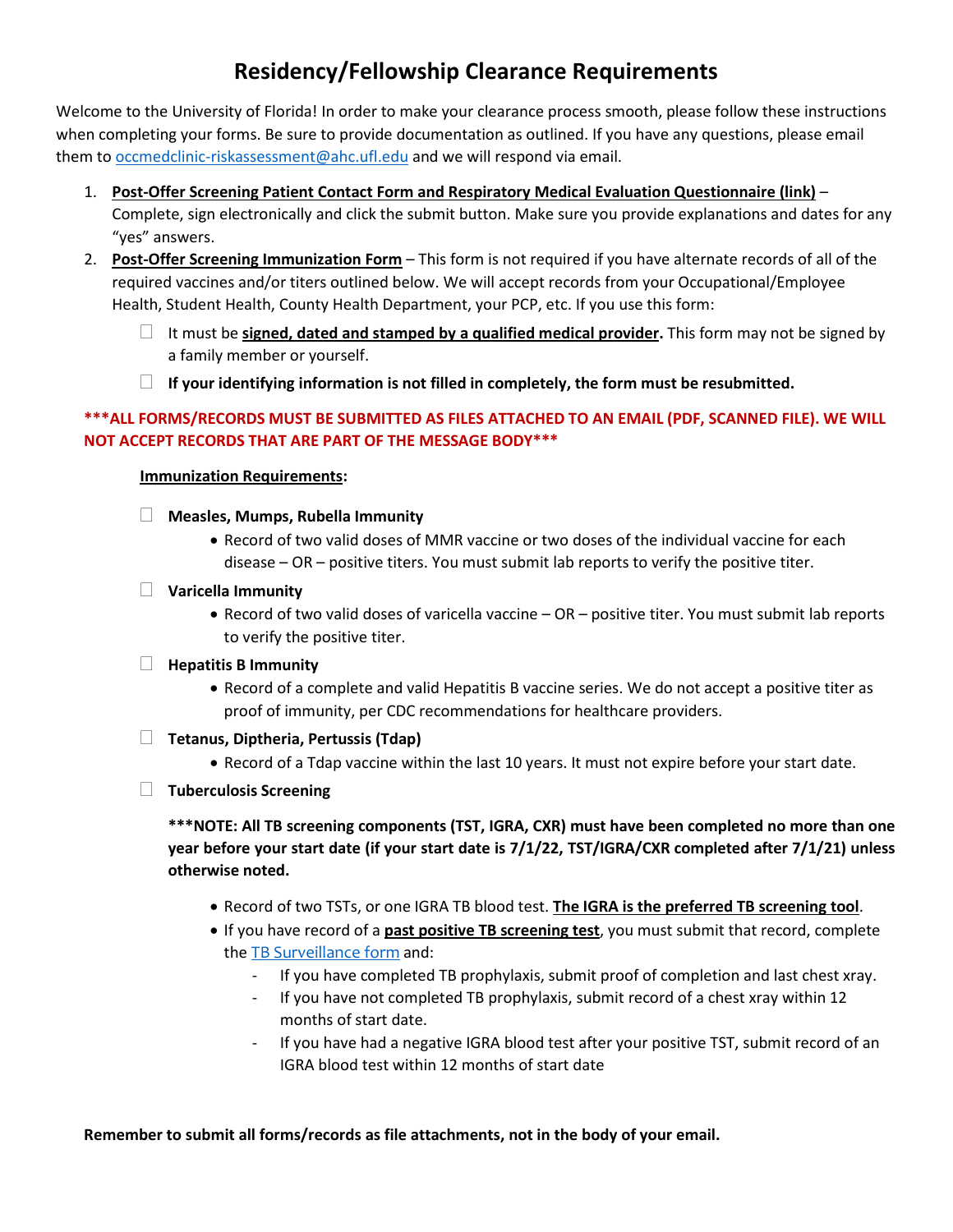

*The information requested on these pages is necessary in order to minimize any occupational risks to you and to insure that you can safely perform the essential functions of your new job.*

*The Genetic Information Nondiscrimination Act of 2008 (GINA) prohibits employers and other entities covered by GINA Title II from requesting or requiring genetic information of an individual or family member of the individual, except as specifically allowed by this law. To comply with this law, we are asking that you not provide any genetic information when responding to this request for medical information.*

#### *Must complete ALL sections.*

| Name:<br><u> 1980 - Jan James James Barnett, fransk politik (d. 1980)</u>                                                                                                                                                                                                                              |                            |              |                 |  |        |  |  |
|--------------------------------------------------------------------------------------------------------------------------------------------------------------------------------------------------------------------------------------------------------------------------------------------------------|----------------------------|--------------|-----------------|--|--------|--|--|
| (Last, First, Middle Initial)                                                                                                                                                                                                                                                                          |                            | (Mm/dd / yy) |                 |  |        |  |  |
| UF ID #: $\frac{1}{2}$ = $\frac{1}{2}$ = $\frac{1}{2}$ = $\frac{1}{2}$ = $\frac{1}{2}$ = $\frac{1}{2}$ = $\frac{1}{2}$ = $\frac{1}{2}$ = $\frac{1}{2}$ = $\frac{1}{2}$ = $\frac{1}{2}$ = $\frac{1}{2}$ = $\frac{1}{2}$ = $\frac{1}{2}$ = $\frac{1}{2}$ = $\frac{1}{2}$ = $\frac{1}{2}$ = $\frac{1}{2}$ | <b>Gender at Birth:</b>    | $\circ$      | Male $\bigcirc$ |  | Female |  |  |
|                                                                                                                                                                                                                                                                                                        |                            |              |                 |  |        |  |  |
|                                                                                                                                                                                                                                                                                                        |                            |              |                 |  |        |  |  |
|                                                                                                                                                                                                                                                                                                        |                            |              |                 |  |        |  |  |
| Work Site: O<br>Gainesville                                                                                                                                                                                                                                                                            | $\circ$<br>Jacksonville O  |              |                 |  |        |  |  |
|                                                                                                                                                                                                                                                                                                        |                            |              |                 |  |        |  |  |
| Job Title: <b>Q</b> Resident                                                                                                                                                                                                                                                                           | O Fellow (MUST select one) |              |                 |  |        |  |  |

#### **Section I - Medical History**

**Do you have now, have you ever had, or have you received treatment for the following:**

|                                                    | Yes | N <sub>0</sub> | If <b>YES</b> use as many lines below as needed to<br>explain with dates. |
|----------------------------------------------------|-----|----------------|---------------------------------------------------------------------------|
| Alcohol abuse/alcoholism                           | O   | O              |                                                                           |
| Allergies to medications/foods                     | ∩   | O              |                                                                           |
| Asthma                                             | O   | O              |                                                                           |
| Back or neck injury                                | ∩   | $\circ$        |                                                                           |
| Carpal Tunnel syndrome                             | O   | O              |                                                                           |
| Chronic back pain                                  | ∩   | O              |                                                                           |
| Current Medications: doses and                     | O   | O              |                                                                           |
| Frequency                                          | O   | O              |                                                                           |
| Diabetes (type)                                    | ∩   | O              |                                                                           |
| Difficulty hearing/hearing aides                   | O   | O              |                                                                           |
| Drug abuse/addiction<br>Hospitalizations/Surgeries | O   | $\circ$        |                                                                           |
|                                                    | ∩   | ∩              |                                                                           |
| Immunosuppression<br><b>Infectious Disease</b>     |     |                |                                                                           |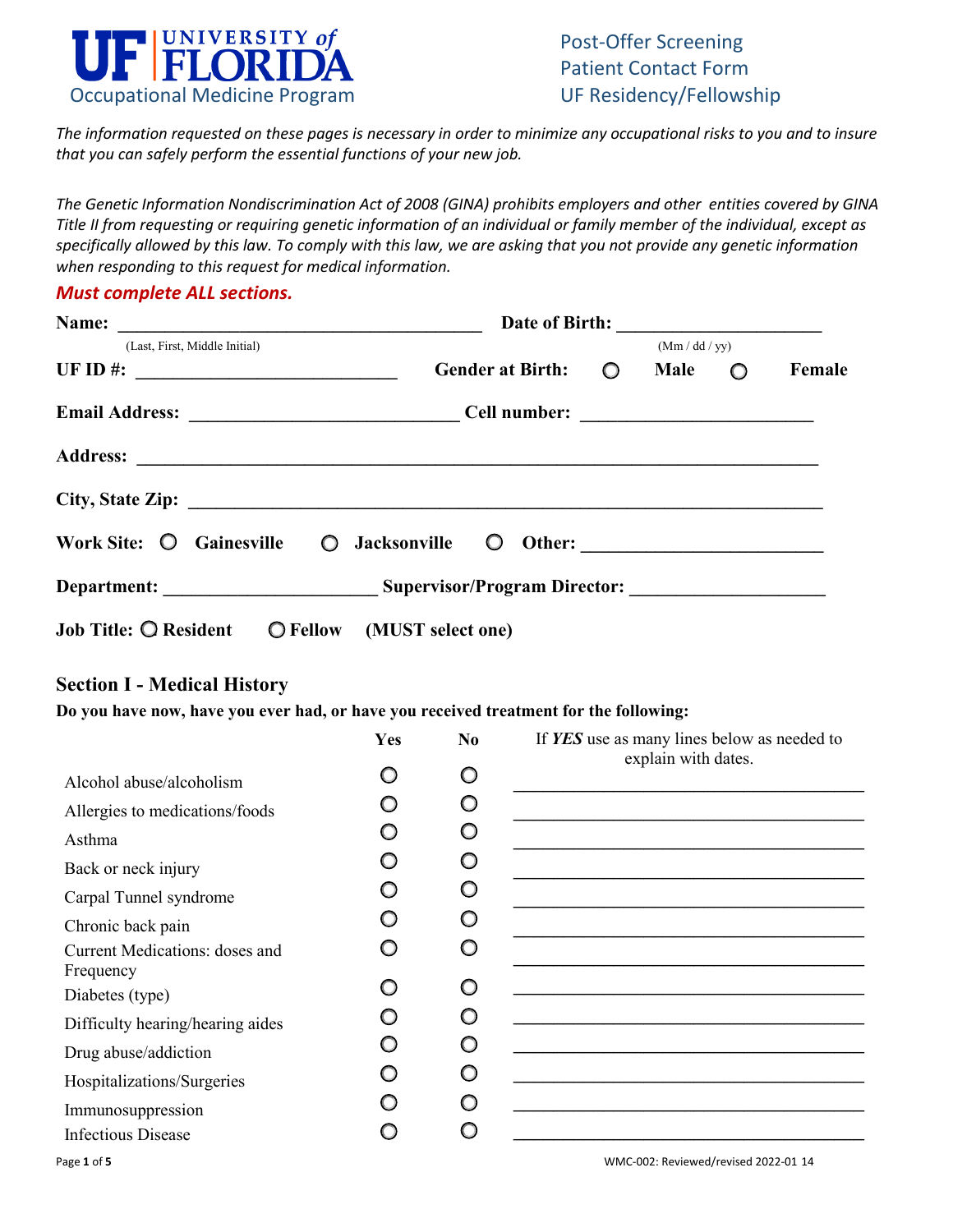

# Post-Offer Screening Patient Contact Form

|                                                                                                     | Yes | N <sub>0</sub> | If YES use as many lines below as needed to                                                                                                                                                                                             |  |
|-----------------------------------------------------------------------------------------------------|-----|----------------|-----------------------------------------------------------------------------------------------------------------------------------------------------------------------------------------------------------------------------------------|--|
| Latex allergy or other skin sensitivities                                                           | O   | O              | explain                                                                                                                                                                                                                                 |  |
| Other hand/wrist problems                                                                           | O   | O              |                                                                                                                                                                                                                                         |  |
| Other liver disease (type)                                                                          | O   | O              | <u> 1989 - Andrea Stadt Britain, amerikansk politiker (d. 1989)</u>                                                                                                                                                                     |  |
| Seizures                                                                                            | O   | O              | <u> 1989 - Johann Stein, marwolaethau a bhann an t-Amhair ann an t-Amhair an t-Amhair an t-Amhair an t-Amhair an</u>                                                                                                                    |  |
| Tuberculosis                                                                                        | O   | O              | <u> 1989 - Johann Harry Harry Harry Harry Harry Harry Harry Harry Harry Harry Harry Harry Harry Harry Harry Harry</u>                                                                                                                   |  |
| Visual loss (one or both eyes)                                                                      | O   | O              | <u> 1989 - Johann Harry Harry Harry Harry Harry Harry Harry Harry Harry Harry Harry Harry Harry Harry Harry Harry</u>                                                                                                                   |  |
| Have you ever had a work-related illness or injury?                                                 |     | Yes            | N <sub>0</sub>                                                                                                                                                                                                                          |  |
| Have you been cleared by a medical provider to return to full duty without restrictions? $\bigcirc$ |     |                | Yes<br>N <sub>o</sub>                                                                                                                                                                                                                   |  |
| Are you currently recovering from any significant illness, surgery or injury?                       |     |                | $\circ$<br>No<br>Yes                                                                                                                                                                                                                    |  |
| Have you been cleared by a medical provider to return to full duty without restrictions?            |     |                | Yes<br>N <sub>0</sub>                                                                                                                                                                                                                   |  |
| Yes<br>$\circ$                                                                                      |     |                | Do you have any medical or psychological conditions that you feel may prevent you from completely and safely<br>performing the duties outlined in your job description, or do you require/request any modifications to your job duties? |  |
| $\circ$<br>Yes                                                                                      |     |                | Would you like to speak to a UF Occupational Medicine clinician about any of the information you have given above?<br>No If yes, daytime phone                                                                                          |  |
|                                                                                                     |     |                |                                                                                                                                                                                                                                         |  |
|                                                                                                     |     |                |                                                                                                                                                                                                                                         |  |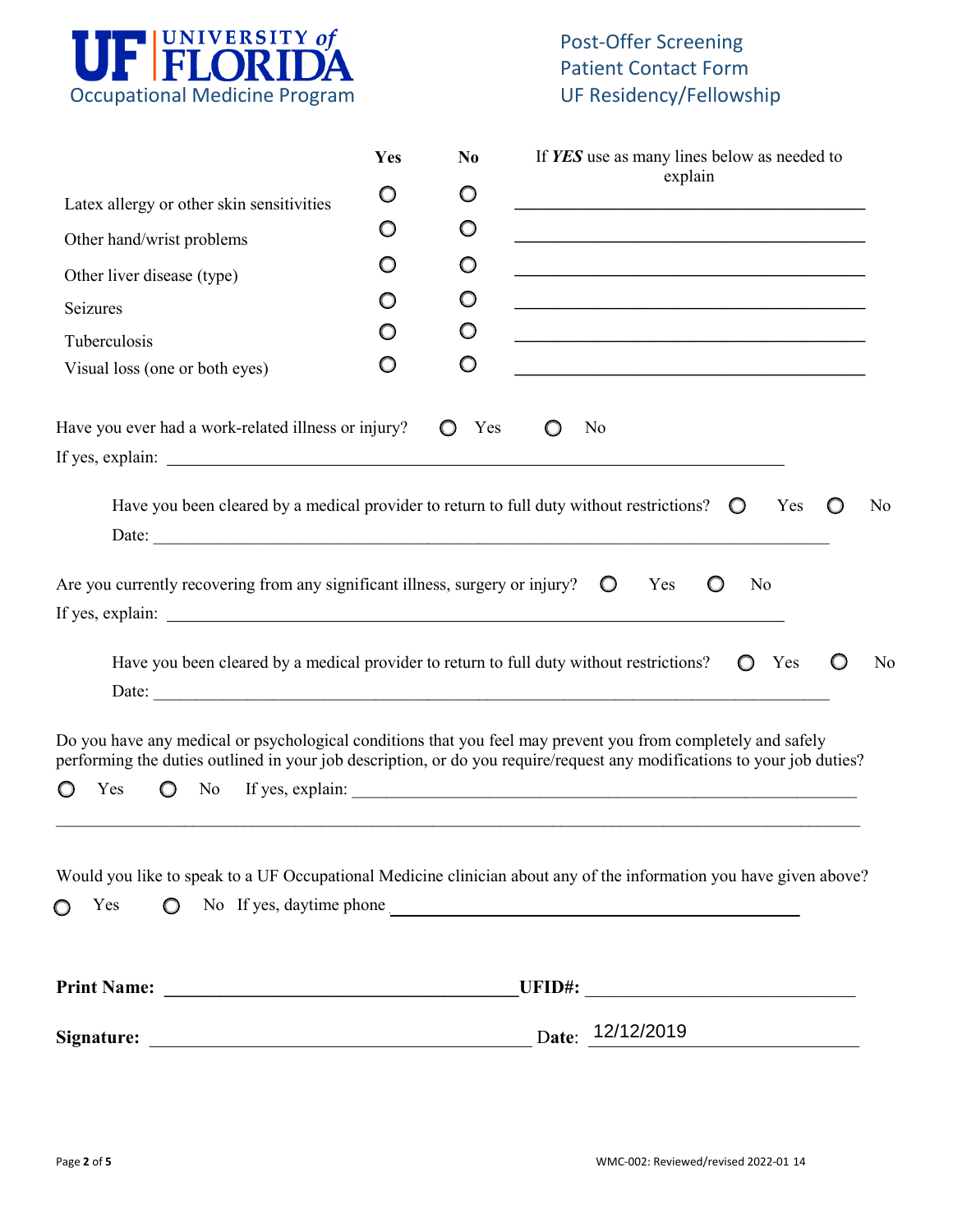

٦

 $\Gamma$ 

| Today's Date: 12/12/2019                                                                                                                                                                                              |                |                                                  |                                                                             |                                                                                                                                                              |             |                   |                                 |         |        |                                                                                        |                                      |
|-----------------------------------------------------------------------------------------------------------------------------------------------------------------------------------------------------------------------|----------------|--------------------------------------------------|-----------------------------------------------------------------------------|--------------------------------------------------------------------------------------------------------------------------------------------------------------|-------------|-------------------|---------------------------------|---------|--------|----------------------------------------------------------------------------------------|--------------------------------------|
| Last Name:                                                                                                                                                                                                            |                |                                                  |                                                                             |                                                                                                                                                              | First Name: |                   |                                 |         |        | MI:                                                                                    |                                      |
| Phone:                                                                                                                                                                                                                | Date of Birth: |                                                  |                                                                             |                                                                                                                                                              |             | Gender at Birth:  | O                               | Male    | O      |                                                                                        | Female                               |
| Job Title:                                                                                                                                                                                                            |                |                                                  |                                                                             | Height:                                                                                                                                                      |             | (f <sup>t</sup> ) | (in)                            | Weight: |        |                                                                                        | (lbs)                                |
| Do you know how to contact the Healthcare professional who will review this?<br>Can you read English:<br>Do you exercise:<br>Have you worn a respirator in the past?<br>Physical exertion while wearing a respirator: |                |                                                  |                                                                             |                                                                                                                                                              |             | O<br>O<br>Ω       | Yes<br>Yes<br>Yes<br>Yes<br>Yes |         | O<br>O | N <sub>o</sub><br>N <sub>o</sub><br>N <sub>o</sub><br>N <sub>o</sub><br>N <sub>o</sub> |                                      |
| <b>Medical Questionnaire</b>                                                                                                                                                                                          |                |                                                  |                                                                             |                                                                                                                                                              |             |                   |                                 |         |        |                                                                                        |                                      |
| Do you currently smoke tobacco, or have smoked tobacco in the last month?<br>If "yes" to any of the following, how many packs per day?<br>How any years have you smoked?                                              |                |                                                  |                                                                             |                                                                                                                                                              |             | O                 | Yes                             |         | O      | N <sub>o</sub>                                                                         |                                      |
| Have you ever had any of the following conditions?                                                                                                                                                                    |                |                                                  |                                                                             |                                                                                                                                                              |             |                   |                                 |         |        |                                                                                        |                                      |
| Seizures (fits)<br>Diabetes (sugar disease)<br>Allergic reaction that interfere with your breathing<br>If yes, please explain:                                                                                        |                | <b>YES</b><br>$\circ$<br>O                       | <b>NO</b><br>O<br>O                                                         | Claustrophobia (fear of closed-in places)<br>Trouble smelling odors                                                                                          |             |                   |                                 |         |        | <b>YES</b><br>$\circ$                                                                  | NO<br>$\circ$<br>O<br>O              |
| Have you ever had any of the following pulmonary or lung problems?                                                                                                                                                    |                |                                                  |                                                                             |                                                                                                                                                              |             |                   |                                 |         |        |                                                                                        |                                      |
| Asbestosis<br>Asthma<br>Chronic bronchitis<br>Emphysema<br>Pneumonia<br>Tuberculosis<br>Please explain ALL Yes answers:                                                                                               |                | <b>YES</b><br>O<br>$\circ$<br>$\circ$<br>OO<br>O | <b>NO</b><br>$\circ$<br>$\circ$<br>$\circ$<br>$\circ$<br>$\circ$<br>$\circ$ | Pneumothorax (collapsed lung)<br>Lung Cancer<br>Broken ribs<br>Any chest injuries or surgeries<br>Silicosis<br>Any other lung problem you've been told about |             |                   |                                 |         |        | <b>YES</b><br>$\circ$<br>$\bigcirc$<br>$\rm \ddot{\rm \rm O}$                          | NO<br>$\circ$<br>$\circ$<br>OOO<br>O |
|                                                                                                                                                                                                                       |                |                                                  |                                                                             |                                                                                                                                                              |             |                   |                                 |         |        |                                                                                        |                                      |
| Do you currently have any of the following symptoms of pulmonary or lung illness                                                                                                                                      |                |                                                  |                                                                             |                                                                                                                                                              |             |                   |                                 |         |        |                                                                                        |                                      |
| Shortness of breath<br>Shortness of breath when walking fast on<br>level ground or walking up a slight hill/incline                                                                                                   |                | <b>YES</b><br>O<br>O                             | <b>NO</b><br>$\circ$<br>O                                                   | Shortness of breath that interferes with your job<br>Shortness of breath when walking with other<br>people at ordinary pace on level ground                  |             |                   |                                 |         |        | <b>YES</b><br>O                                                                        | <b>NO</b><br>O<br>O                  |
| Shortness of breath when washing or<br>dressing yourself                                                                                                                                                              |                | O                                                | O                                                                           | Have to stop for breath when walking at your own<br>pace walking on level ground                                                                             |             |                   |                                 |         |        |                                                                                        |                                      |
| Coughing that produces phlegm (thick sputum)<br>Coughing that occurs mostly when you are<br>lying down                                                                                                                |                | $\circ$<br>O                                     | $\circ$<br>$\circ$                                                          | Coughing that wakes you early in the morning<br>Coughing up blood in the last month                                                                          |             |                   |                                 |         |        |                                                                                        |                                      |
| Wheezing<br>Wheezing that interferes with your job<br>Please explain ALL Yes answers:                                                                                                                                 |                | Ő<br>O                                           | $\circ$<br>$\circ$                                                          | Chest pain when you breathe deeply<br>Any other pulmonary/lung symptoms                                                                                      |             |                   |                                 |         |        |                                                                                        |                                      |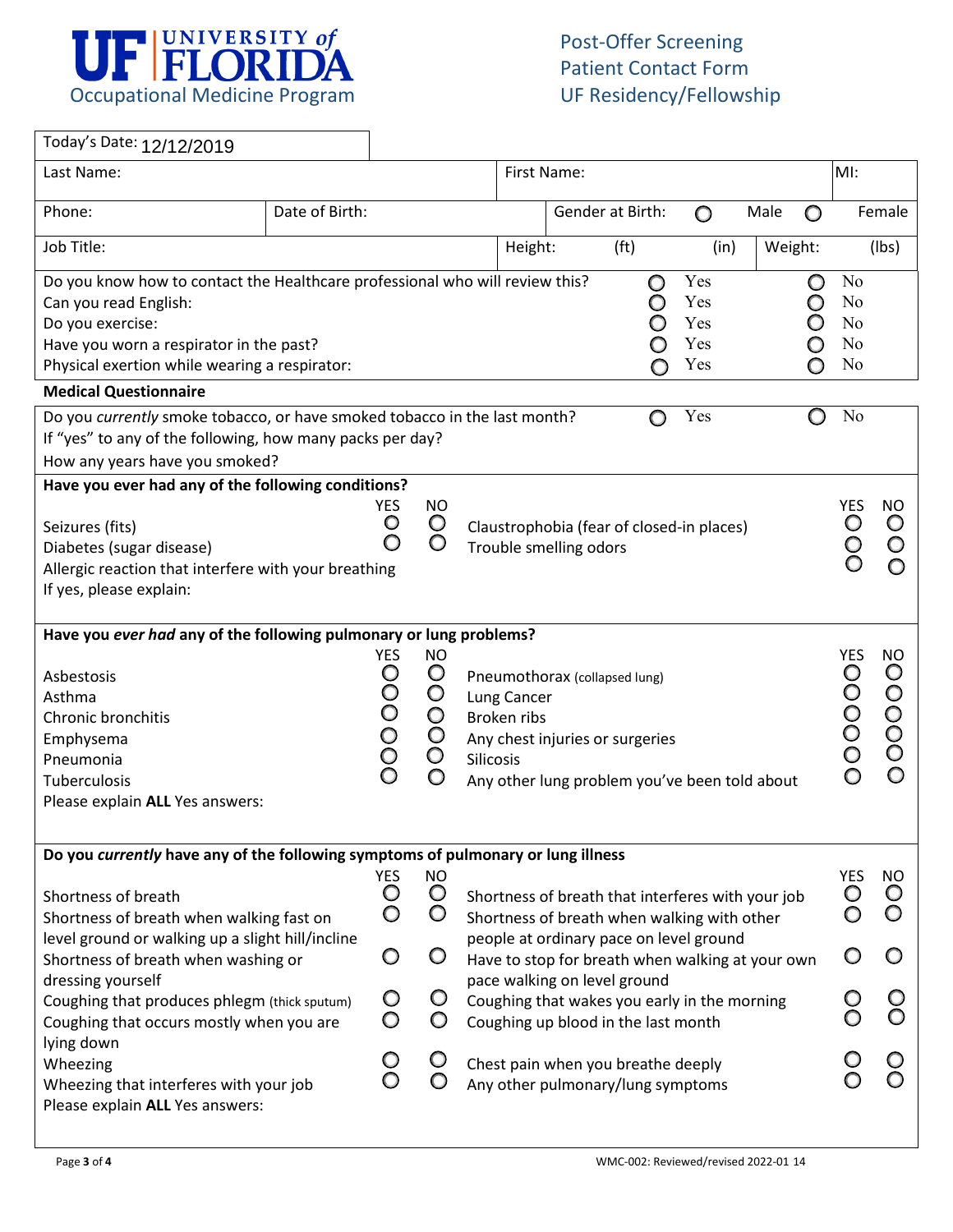

## Post-Offer Screening Patient Contact Form

|      | rocapational integrative in optaini                                                |                      |                                 |                                                                                                                               |                            |                                    |
|------|------------------------------------------------------------------------------------|----------------------|---------------------------------|-------------------------------------------------------------------------------------------------------------------------------|----------------------------|------------------------------------|
|      | Have you ever had any of the following cardiovascular or heart problems?           |                      |                                 |                                                                                                                               |                            |                                    |
|      | Heart attack<br>Stroke                                                             | <b>YES</b><br>O<br>O | <b>NO</b><br>$\circ$<br>$\circ$ | Heart arrhythmia (heart beating irregularly)<br>High blood pressure                                                           | <b>YES</b><br>O<br>$\circ$ | <b>NO</b><br>$\circ$<br>$\bigcirc$ |
|      | <b>Heart failure</b>                                                               | O                    | $\circ$                         | Swelling in your legs not caused by walking                                                                                   |                            | $\circ$                            |
|      | Angina                                                                             | O                    | O                               | Any other heart problem you've been told about                                                                                |                            | O                                  |
|      | Please explain ALL Yes answers:                                                    |                      |                                 |                                                                                                                               |                            |                                    |
|      |                                                                                    |                      |                                 |                                                                                                                               |                            |                                    |
|      | Have you ever had any of the following cardiovascular or heart symptoms:           |                      |                                 |                                                                                                                               |                            |                                    |
|      |                                                                                    | <b>YES</b>           | <b>NO</b>                       |                                                                                                                               | YES                        | <b>NO</b>                          |
|      | Frequent pain or tightness in your chest                                           | O                    | $\circ$                         | Skipping/missing heartbeat (in last 2 years)                                                                                  | Ő                          | $\circ$                            |
|      | Pain or tightness in your chest during                                             | O                    | $\circ$                         | Heartburn-like symptoms not related to eating                                                                                 | O                          | O                                  |
|      | physical activity                                                                  |                      |                                 |                                                                                                                               |                            |                                    |
|      | Pain or tightness in your chest that interferes                                    | O                    | $\circ$                         | Any other symptoms that you think may be related                                                                              |                            |                                    |
|      | with your job                                                                      |                      |                                 | to heart or circulation problems                                                                                              |                            |                                    |
|      | Please explain ALL Yes answers:                                                    |                      |                                 |                                                                                                                               |                            |                                    |
|      |                                                                                    |                      |                                 |                                                                                                                               |                            |                                    |
|      | Do you currently take medications for any of the following?                        |                      |                                 |                                                                                                                               |                            |                                    |
|      |                                                                                    | <b>YES</b>           | <b>NO</b>                       |                                                                                                                               | YES                        | NO                                 |
|      | Breathing or lung problems                                                         | O                    | $\circ$                         | <b>Blood pressure</b>                                                                                                         | O                          | O                                  |
|      | Heart trouble                                                                      | O                    | O                               | Seizure (fits)                                                                                                                |                            | O                                  |
|      | Please explain ALL Yes answers:                                                    |                      |                                 |                                                                                                                               |                            |                                    |
|      |                                                                                    |                      |                                 |                                                                                                                               |                            |                                    |
|      |                                                                                    |                      |                                 | If you've used a respirator, have you ever had any of the following problems while using a respirator?                        |                            |                                    |
|      |                                                                                    | <b>YES</b>           | <b>NO</b>                       |                                                                                                                               | <b>YES</b>                 | <b>NO</b>                          |
|      | Eye Irritation:                                                                    | O                    | O                               | General weakness or fatigue:                                                                                                  | O                          | $\circ$                            |
|      | Skin allergies or rashes                                                           | O                    | O                               | Anxiety                                                                                                                       | $\mathsf{O}$               | $\circ$                            |
|      | Any other problem that interferes with your use of a respirator                    |                      |                                 |                                                                                                                               |                            | O                                  |
|      | If yes to any of above, please explain:                                            |                      |                                 |                                                                                                                               |                            |                                    |
|      |                                                                                    |                      |                                 |                                                                                                                               |                            |                                    |
|      |                                                                                    |                      |                                 | Would you like to talk to the health care professional who will review this questionnaire about your answers to               |                            |                                    |
|      | this questionnaire?                                                                |                      |                                 |                                                                                                                               |                            |                                    |
|      | <b>Additional comments:</b>                                                        |                      |                                 |                                                                                                                               |                            |                                    |
|      |                                                                                    |                      |                                 |                                                                                                                               |                            |                                    |
|      | To the best of my knowledge, the information I have provided is true and accurate. |                      |                                 |                                                                                                                               |                            |                                    |
|      |                                                                                    |                      |                                 |                                                                                                                               |                            |                                    |
|      |                                                                                    |                      |                                 |                                                                                                                               |                            |                                    |
|      | Resident/Fellow Signature:                                                         |                      | Date:                           | Submit Button                                                                                                                 |                            |                                    |
|      |                                                                                    |                      |                                 |                                                                                                                               |                            |                                    |
|      |                                                                                    |                      |                                 | <b>OCCMED CLINIC USE ONLY</b>                                                                                                 |                            |                                    |
|      |                                                                                    |                      |                                 | TO BE COMPLETED BY EXAMINER/REVIEWER                                                                                          |                            |                                    |
| 0000 | The mandatory questionnaire has been reviewed.                                     |                      |                                 | The Resident/Fellow has been found to be physically able to use Single use, filter mask (four attachment points) N95 or PAPR. |                            |                                    |
|      | PAPR Only                                                                          |                      |                                 |                                                                                                                               |                            |                                    |
|      | There is insufficient information to make a determination at this time.            |                      |                                 |                                                                                                                               |                            |                                    |
| C    | This Resident/Fellow has been found to be physically NOT able to use a respirator. |                      |                                 |                                                                                                                               |                            |                                    |
|      |                                                                                    |                      |                                 |                                                                                                                               |                            |                                    |
|      |                                                                                    |                      |                                 |                                                                                                                               |                            |                                    |
|      | Reviewer's Name (print)                                                            |                      |                                 | Reviewer's Signature<br>Date                                                                                                  |                            |                                    |
|      |                                                                                    |                      |                                 |                                                                                                                               |                            |                                    |